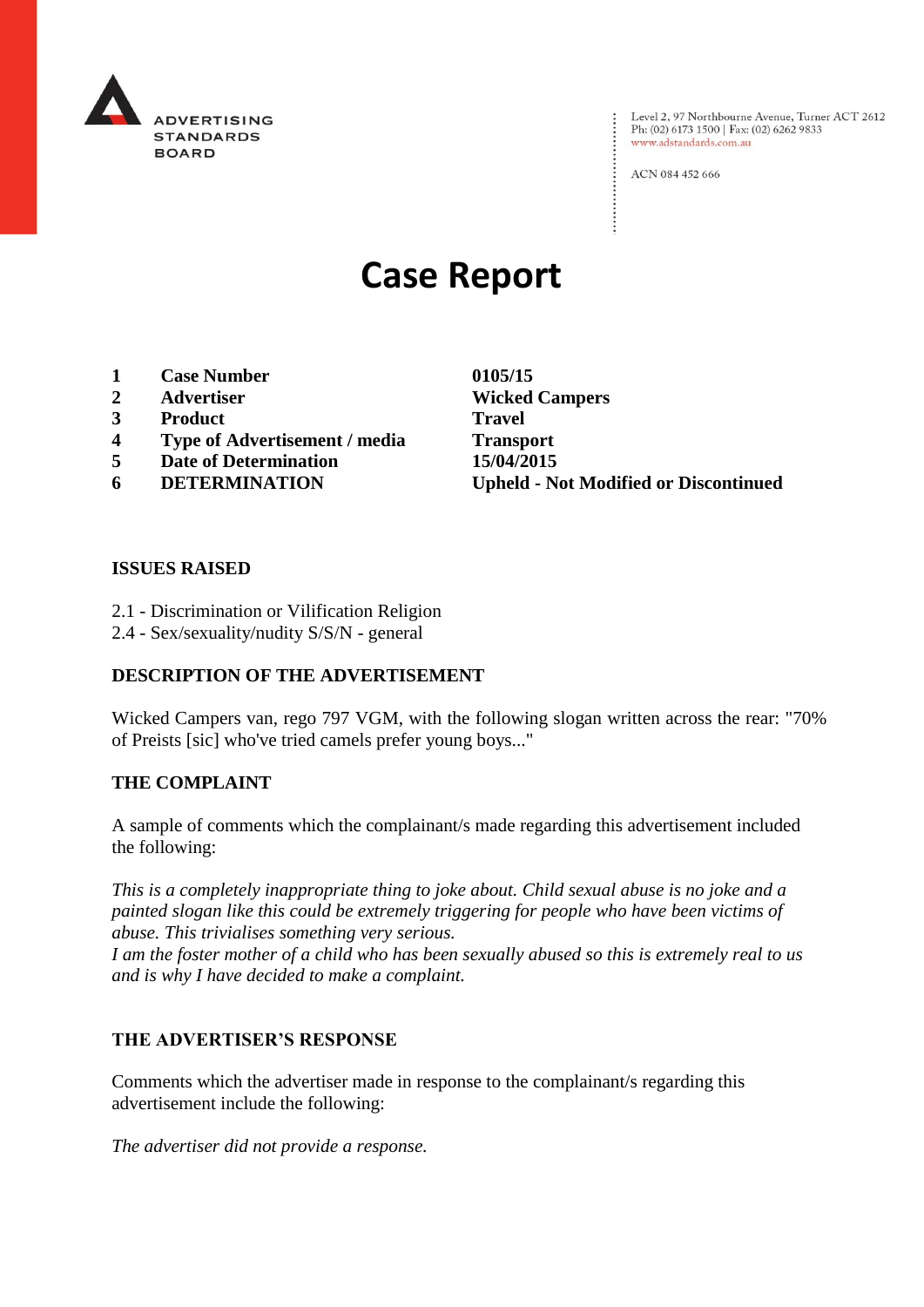## **THE DETERMINATION**

The Advertising Standards Board ("Board") considered whether this advertisement breaches Section 2 of the Advertiser Code of Ethics (the "Code").

The Board noted the complainant's concern that the advertisement trivialises sexual abuse and is not appropriate.

The Board viewed the advertisement and noted the advertiser did not provide a response.

The Board considered whether the advertisement complied with Section 2.1 of the Code which requires that 'advertisements shall not portray or depict material in a way which discriminates against or vilifies a person or section of the community on account of race, ethnicity, nationality, gender, age, sexual preference, religion, disability, mental illness or political belief.'

The Board noted this slogan on a Wicked Campers van reads, "70% of Preists [sic] who've tried camels prefer young boys…"

The Board noted that the reference to trying camels could be interpreted as a reference to the advertising campaigns for Camel cigarettes in the 1940s ("More Doctors smoke Camels that any other cigarette") but considered that the reference to Priests and to young boys is a contemporary reference to sexual abuse scandals within the Catholic Church. The Board considered that the suggestion that Priests would prefer young boys is likely to be interpreted as a sexual preference.

The Board considered that the suggestion that a Priest would engage in sexual relations with both an animal and a young boy is vilifying towards members of a religious order.

The Board determined that the advertisement did breach Section 2.1 of the Code.

The Board then considered whether the advertisement was in breach of Section 2.4 of the Code. Section 2.4 of the Code states: "Advertising or Marketing Communications shall treat sex, sexuality and nudity with sensitivity to the relevant audience".

The Board noted the complainant's concerns about the slogan and about the images on the side of the van. The Board noted that the complainant was able to provide a photograph of the slogan but not of the images therefore the Board can only consider the slogan in this instance.

The Board considered that in light of contemporary concerns in the community regarding high-profile sexual abuse scandals within the church, the most likely interpretation of the